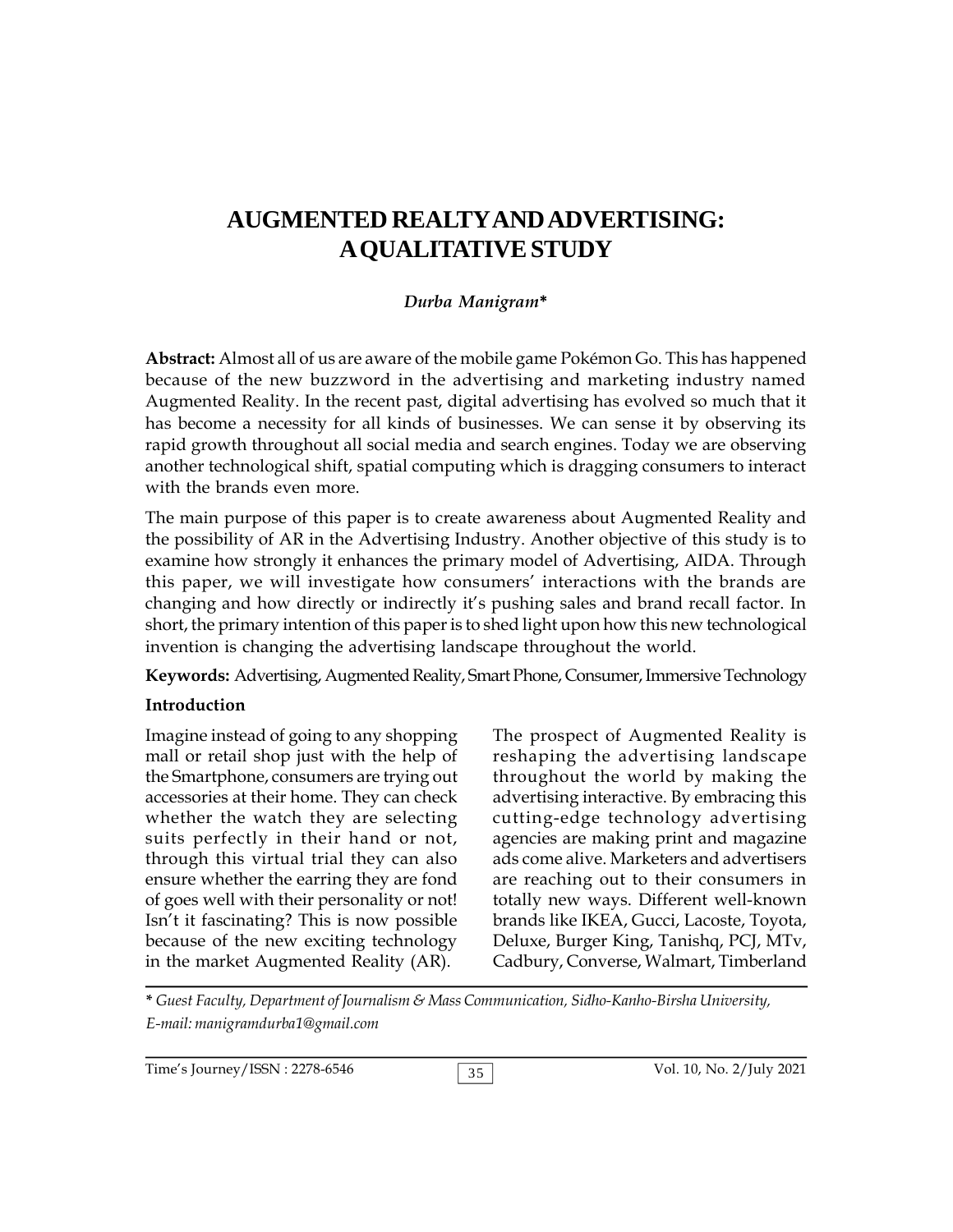and Rolex, Tata, Hewlett Packard, Home Depot are using augmented reality as an advertising tool for their promotional activities.

It can be stated that Augmented Reality is a vehicle through which advertisers and marketers develop, promote and improve consumer interaction with different products and services. Similar to the function of communication Augmented Reality is also used to transmit information to the audience which elicits a response. Strengthening the power in advertising Augmented Reality actually coordinates exciting response between brands and its consumers. It makes print advertisement interesting by animating life into the ads.

The term Augmented reality was first coined by Thomas Caudell and David Mizell in 1990s at Boeing. It is a technology that combines the real world and the virtual world to provide an interactive experience to the user. As per the Augmented Reality development platform unity, "Augmented reality is the overlaying of digitally-created content on top of the real world. Augmented reality - or 'AR' – allows the user to interact with both the real world and digital elements or augmentations. AR can be offered to users via headsets like Microsoft's HoloLens, or through the video camera of a Smartphone." According to Vallio (1998), AR is the combination of virtual objects and the real-world and the users are given a chance to interact with these objects in real-time. AR can provide users with sub immersive feeling by allowing interactions to occur between the real and

virtual worlds (Uematsu & Saito, 2008). The First Augmented Reality system was by Ivan Sutherland (Sutherland, 1965). Since that time there has been a large amount of research done to explore Augmented Reality (AR)."

Thus the characteristics of Augmented Reality device systems can be further understood from three classical and widely used criteria for AR systems (Azuma, 1997):

- 1- Combine Virtual and Real
- 2- Registered in 3D
- 3- Interactive in Real-Time

According to Industrial Expert Tiffany Kelly "Augmented reality allows digital information to be displayed on top of realworld items when viewed through the lens of a smartphone or other digital devices. It's powered by computer vision which helps cameras understand a user's surroundings. There are two major types of augmented reality: marker-based (target images) and location-based (overlays)."

Marker-based (Target image) AR ads: It requires an image that gets embedded as a target within the Augmented Reality Project. This target image can be any picture or print ad which when scanned by the customer through their phone camera then they experience the trigger which is virtual content over the real world.

Location-based AR ads: These types of Augmented Reality Ads don't require any target or marker image. By using location services such as GPS they simply overlay virtual content.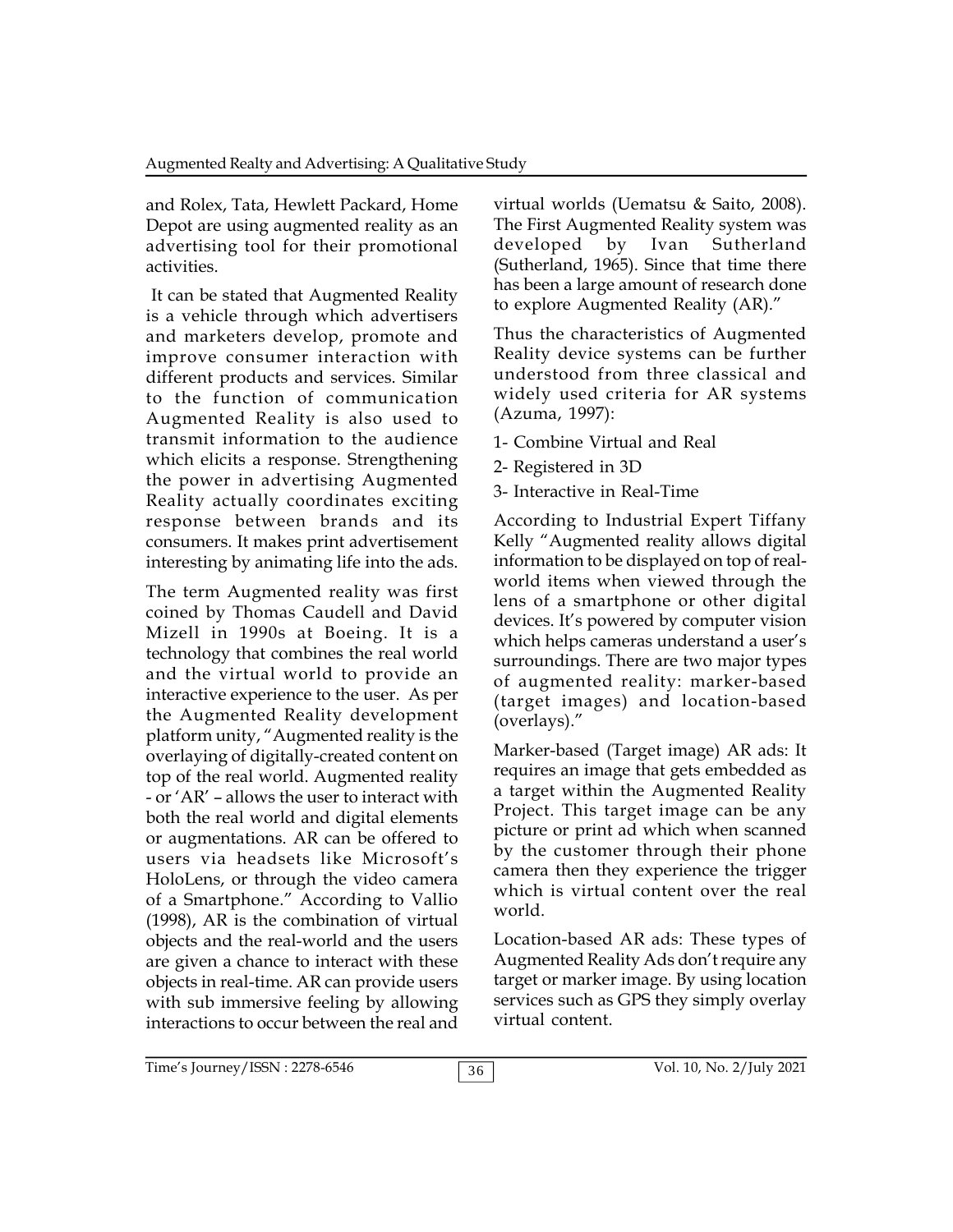There's no doubt that Augmented Reality is changing consumers' perception towards different sectors and this technological approach will provide an immense hike to the advertising world.

## *The Classic Model of Advertising – AIDA*

The well-known acronym AIDA, which stands for Attention, Interest, Desire and Action, is considered to be one of the longest serving advertising and marketing communication model. The development of this model can be traced back to the American Advertising advocate E. St. Elmo Lewis in the year 1898. The main concept of AIDA is to attract attention, maintain interest, create desire and get action.

If we look into the different steps of AIDA model, then we will observe grabbing the attention of the consumer is the first basic step of this model. Thus making the consumer aware of the brand is the very first step of this model.

The next step of the model is to generate interest among audience regarding your product or brands. Thus to maintain interest advertiser have to deliver the information in a way that is entertaining, memorable and enjoyable.

The third step of this model is to create desire about the brand. In this step advertiser makes complete effort to bring a change in the consumers' mindset from "I like it" to "I want it".

Last step of the model talks about the ultimate goal of the advertiser that is forcing them to initiate their action towards the marketing campaign that is to purchase the product.

## *Research Question*

1. How consumption of advertising content is becoming interesting because of Augmented Reality?

2. How easily consumers' behavior is changing towards the brands because of Augmented Reality?

3. How Augmented Reality get connected to the different phases of AIDA model and pushing sales and brand recall factors for different brands?

## *Method Followed*

To find answers to the above questions, a qualitative research approach has been used. Two methods, in-Depth Interview and Case Study have been used.

Few semi structured in-depth interviews of working professionals were conducted who are associated with both regional and national advertising agencies, which are developing Augmented Reality Projects. To know more from the marketer's point of view another set of in depth interviews have been used of representatives of different brands who have used Augmented Reality as a tool for their advertising and promotional activities. Based on purposive sampling all the respondents were selected.

A few Augmented Reality advertising Campaigns which have produced effective results in terms of increasing sales and customer engagement have been used in the Case Study method. A few of the campaigns have also won several awards in different national and international award show for its innovative nature.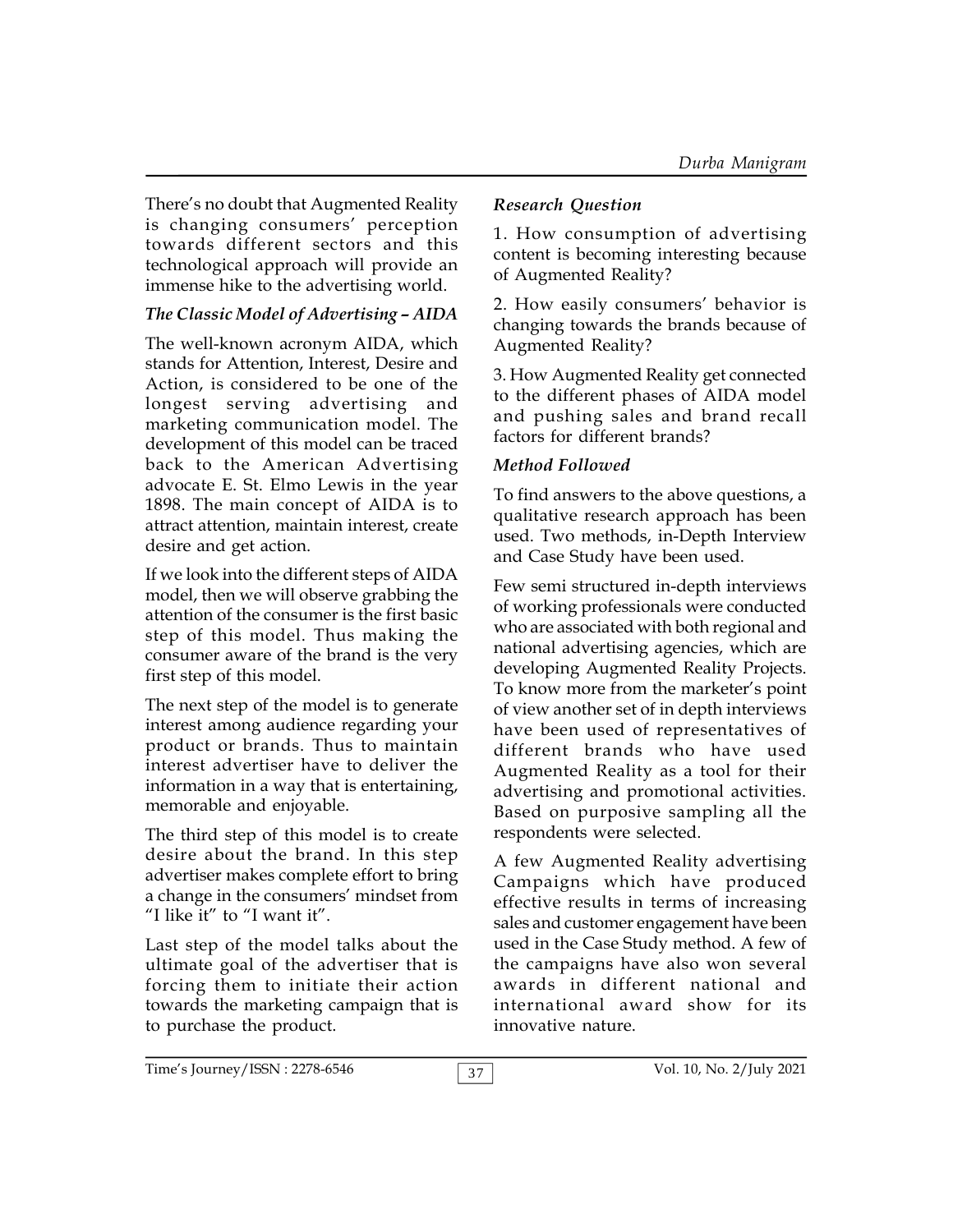#### **Case Study**

## **ADIDAS TRY-ON**

On November 2019, Adidas launched a state-of-the-art try on solutions i.e., an augmented reality (AR) based footwear app naming try-on in its iOS app. The main purpose of this App is to allow customers try on its most iconic models virtually. One of main focus point was to let the customers virtually try on Alphaedge 4D running shoes, which was a much anticipated release then. To launch this App Adidas had partnered with Vyking. Vyking is known for its meaning innovation in technology specialized in Augmented Reality based solutions for the digital retail and ecommerce platforms. The AR try-on experience for the Alphaedge 4D Star Wars model even features a live Death Star circling the shoes. One can download the Adidas app and go to any of the product pages of the Alphaedge shoes, after pointing the smartphone camera towards the feet consumer will see the virtual models appear. Vyking's software tracks consumers foot movements, making the virtual try-on experience run in real-time with or without the shoes on.

#### *(Ref:- https://www.youtube.com/ watch?v=MobLNUxiOU8)*

#### **IKEA: The new IKEA Catalogue App: Create your space**

A major concern while shopping for furniture is whether it gets best fitted within the room/office space or not. Even when people get to know the dimension, they are unable to judge the space on their own home/office. Also there's another concern whether the look and feel of the furniture which was looking so nice in the showroom perfectly matches in their room/office environment or not!

Before 2013 a study was conducted which showed that up to 14% of the customers who takes home the furniture that is of the wrong size for the space it was supposed to occupy. Keeping in mind this problem popular furniture retailer IKEA launched their catalogue AR app in 2013. This augmented reality app allows the customer to scan selected pages and pictures from the printed catalogue to access extended rich content, which would bring life to each furniture. The function of the app is when user will scan a printed image of furniture from the catalogue then a 3D model of the desired furniture will appear on the screen. Customer can explore a room with 360 degrees using the app in their mobile device and they can place the furniture just where they intend it to be to judge the dimension, placement, look and & feel of the furniture in a particular environment.

#### *(Ref:- https://www.youtube.com/watch? v=8\_yXEluXLbU)*

## **BURGER KING**

One of the most innovative Augmented Reality Ad campaign was done by Burger King titled "People are setting Ads on fire". In their much popular "Burn the ad" Augmented Reality campaign they encouraged their consumers to 'burn' their rival's billboards and print ads. In exchange consumers could get a free meal at burger king.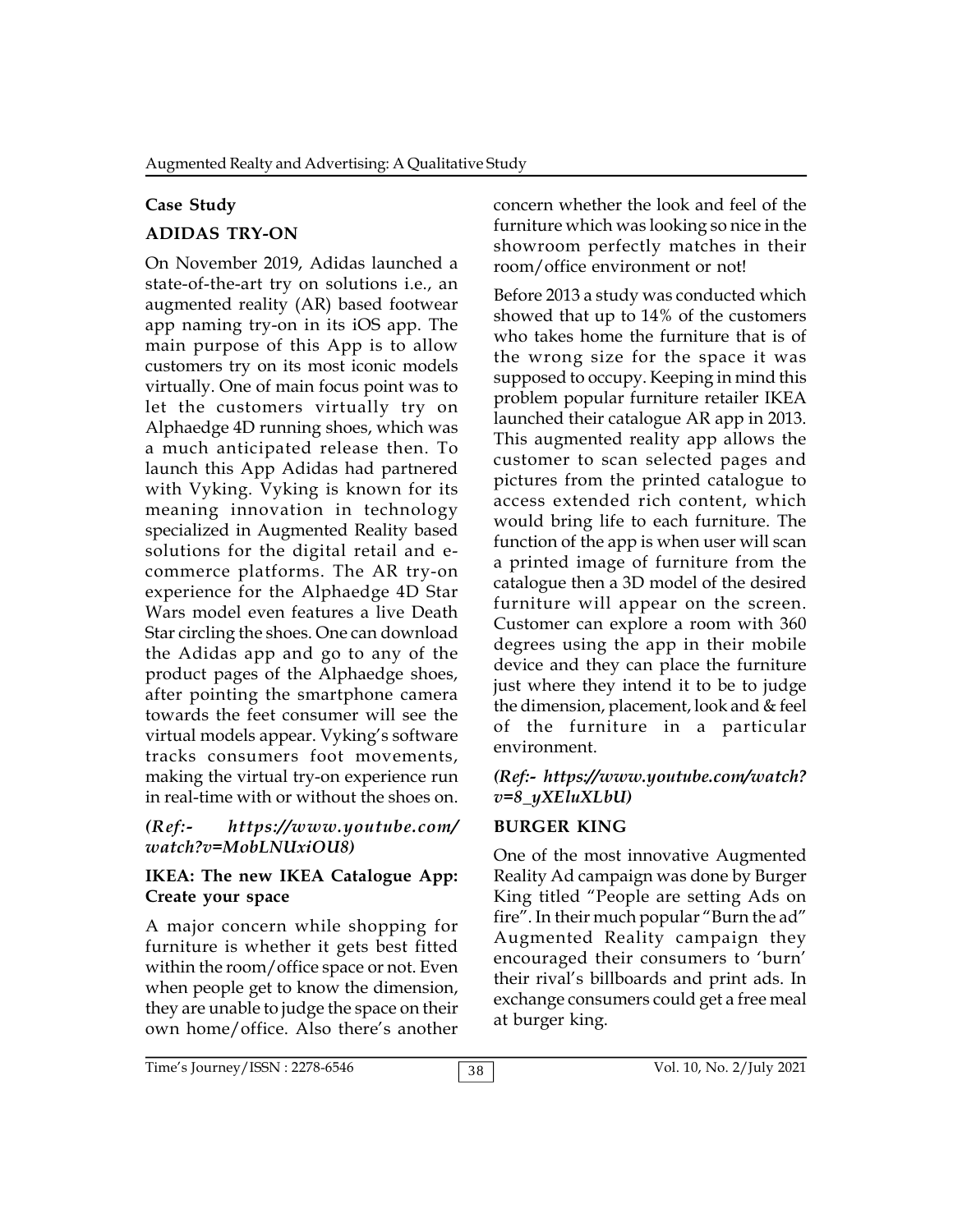This campaign for Burger King was developed, conceived & executed by David Sao Paulo agency for the Burger King Brazil. In this campaign mobile users of the Burger King app can scan ads which are there in the billboard of other major Burger King chains and after opening the app it shown "burn the ad" banner on the mobile, with the help of augmented reality users could interact with the ad, i.e., pointing their Smartphone camera at the billboard, coupon and print ads they could 'burn' that ad through their mobile screen revealing a coupon which in return encourage them to grab a free whopper at the Burger King.

In addition to being a major hit worldwide, the campaign earned VZLab the Grand Prix of WAVE Festival 2019 in the mobile category, nine Cannes Lions, and three Clio Awards.

## *(Ref: - https://www.youtube.com/watch? v=UADGoJmaFJU)*

## **DUTCH LADY: FLYING FARM (2016)**

The Dutch Lady is a trusted leading dairy brand in Asia through many generations. Given the rise in mobile penetration, Dutch Lady aimed to further promote their range of milk products through a campaign which involves flying toy gimmick promotions. Thus moving from traditional brand storytelling to moving towards a new dynamic interactive brand story telling they decided to launch an Augmented Reality app that, when scanning the Dutch Lady milk pack, the app will trigger a pop up animation of the character matt which then transport kids to the world of Matt Truitman, the Dutch farm boy, and Bella the cow. User can even take picture together with Matt and Bolla and can post on their individual social media handles. This interactive and immersive storytelling eventually forced user to be more engaging with the brand while create brand awareness. This campaign was ideated and executed by AR&Co and Leo Burnett (Vietnam).

The app achieved over 40,000 downloads and a 19% increase in product sales during its launch, as well as winning multiple awards.

## *(Ref: https://www.youtube.com/watch? v=z0ki1OSuUvE)*

## **VOLVO**

To promote its S60 model, the giant big brand Volvo also implemented Augmented Reality into its marketing. With the support of this immersive technology Volvo allowed people to drive a virtual car. They made an agreement with the YouTube and activated a game, where user had to start the game by scanning the video on YouTube and later they could drive that virtual car wherever they wanted by moving their smartphones from side to side.

Through this ingenious augmented reality campaign, Volvo increased its interactive ration to 9.6% with 192,319 clicks. Because of this campaign there was also **increase of 239% on its website traffic**, and an impressive non-paid presence in media, not only within its sector, but in general media as well.

## *(Ref:- https://www.youtube.com/watch? v=FDxOJ3gL-dk)*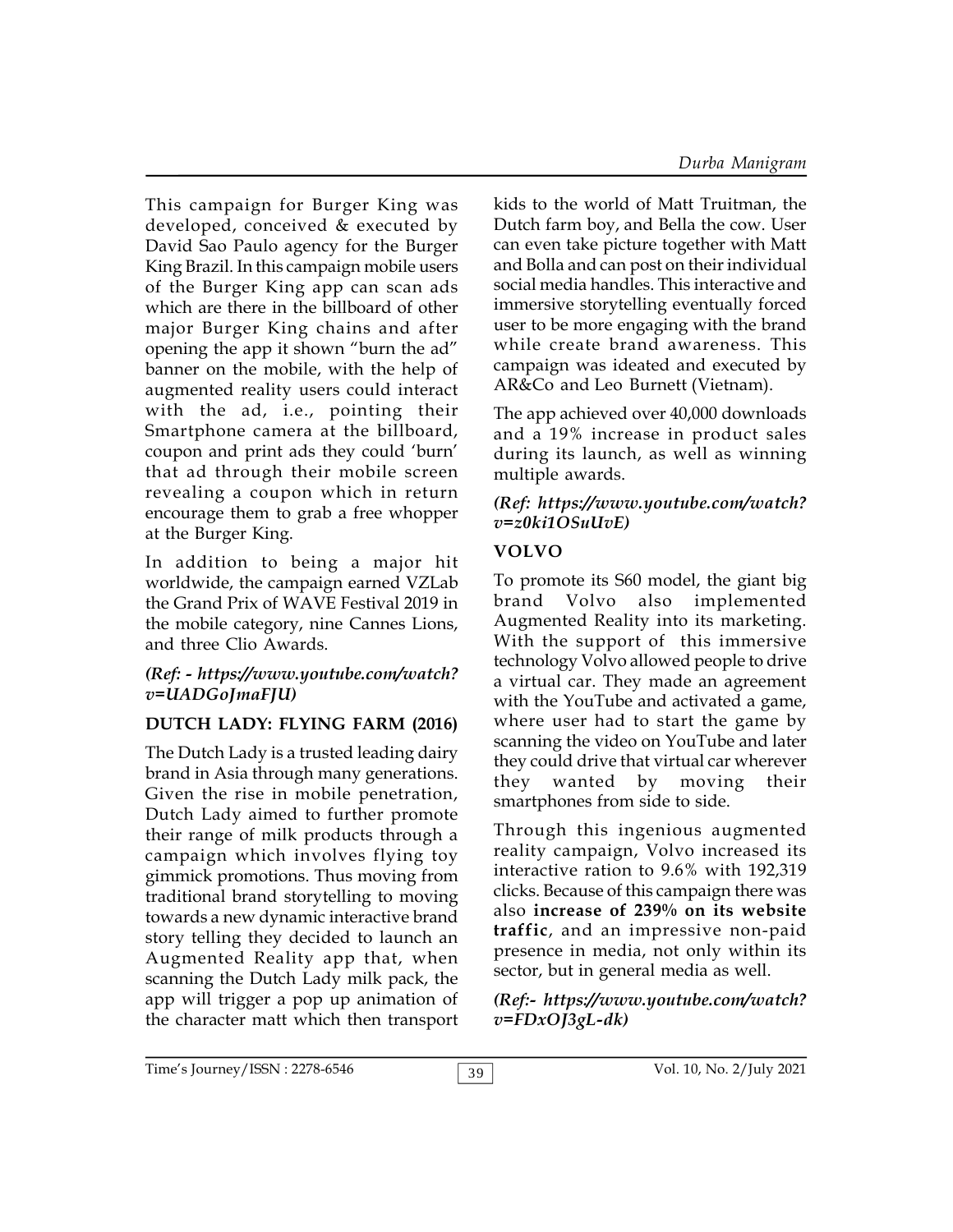#### **L'OREAL AND PERFECT CORP'S YOUCAM MAKEUP**

In the year 2017, to promote its brand makeup collection L'Oreal partnered with Perfect Corp to integrate brand's makeup collection in the augmented Reality (AR) beauty App, YouCam makeup. This App provides an interactive makeover experience to its customer.

Through this App user can explore, discover and try out different beauty products and can see their look and also can have additional information about the product before committing to purchasing it.

#### *(Ref:- https://www.youtube.com/watch? v=zbBJfrkZRDI)*

#### **Findings from In-depth Interviews**

1) In this global village flooded with millions of brands in different sectors, everyday consumer gets bombarded with enormous number of messages. This is where brand experience plays a vital role. Augmented Reality tackles this problem in many ways. Being an immersive technology it forces the customer to get into an environment which is provided by the brand itself, which develops an emotional connection with the brands, leading a successful communication leaves a long lasting effect on consumers' minds.

2) Augmented Reality perfectly suits with the classic model of advertising i.e, AIDA. Along with the same it also extends another points with the classic model, i.e., after sales. Augmented Reality easily drags consumers' attentions and forces

them immerse themselves into the brands story. Through its interactive marketing it brings out best suits among the trial lot and triggers the desire in the consumers mind which push the sales of a brand. As we know the more time spent on the brand, the higher the ROI is. Thus it can be stated that Augmented Reality allows marketers and advertisers to easily reach consumers in innovative new ways while driving higher engagement rates and brand recall.

3) The scope and power of Augmented Reality is limitless. Starting from creating interactive advertising content to developing a 3D virtual salesperson one can do whatever they want. By simplifying the act of buying, Augmented Reality shortens the sales cycle.

## **Discussion**

Augmented reality is such a medium which is trying to create an impact into the consumers' minds in a fresh way. Brands have already started playing into this new digital space. Because of its immersive nature it turns digital into a living and breathing experience. Everyone knows that because of the immersive technologies things, places, objects and creatures come alive. Augmented Reality creates a bridge between the digital and the physical worlds.

One of the biggest advantages of Augmented Reality is, it only requires a usual smartphone to experience this immersive technology and both apple and android provide this feature to experience the high quality content of AR by putting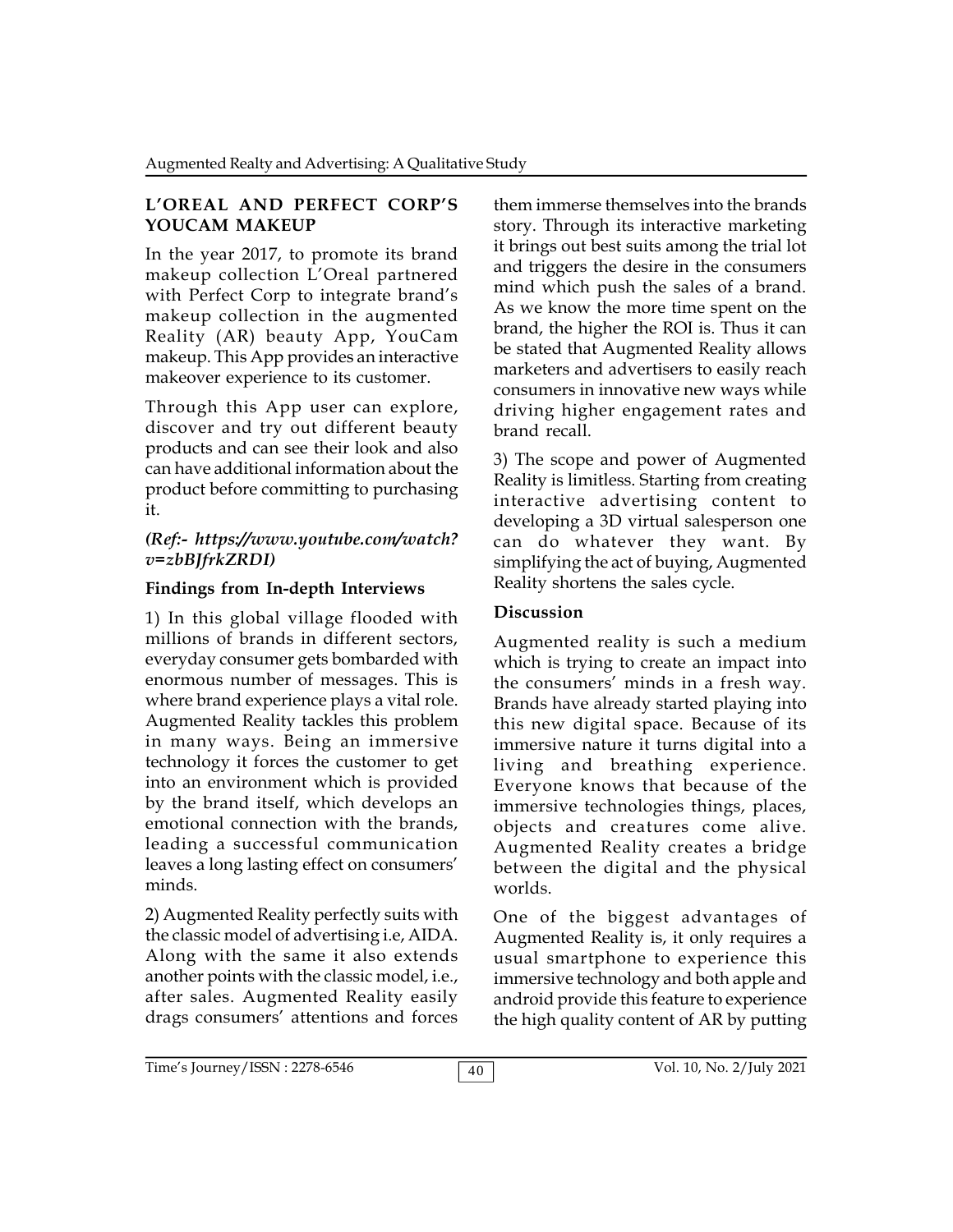the phone camera in everyday surroundings.

Considering the campaigns of ikea, Loreal and Adidas try-one one can easily understand how these technologies are going to redefine the lifestyle at home. AR campaign in automobile industries such as Volvo, BMW, and Toyota helps audiences to become more knowledgeable about the products. With the help of 3D model Augmented Reality allows consumer to check the inside parts of the cars even before using it. Campaign like burger king makes the audience more engaged towards the brands by forcing them to initiate action towards the interactive campaign and campaigns like Dutch Lady and Absolute trust try to build a strong relationship with the audience by flooding them with additional background information about the brands.

Even during this pandemic when everything is under lockdown, everyone is talking about maintaining social distance then it is the augmented reality solution which is sustaining during this digital shift. It is because consumers are still looking for more emotional connections with the product and the  $h$  the  $h$  the state  $h$  the state  $h$  the state  $h$  the product and the  $h$  the  $h$  the  $h$  the  $h$  the  $h$  the  $h$  the  $h$  the  $h$  the  $h$  the  $h$  the  $h$  the  $h$  the  $h$  the  $h$  th services of different brands. Augmented Reality Apps and contents do not care about lockdowns. They just bring the same experience for their consumer no matter wherever they are.

#### **Conclusion**

Augmented Reality has become a new media itself and it is opening up more advertising opportunities to numerous

brands, where they are using social media platforms like snapchat and Instagram as one of their leading marketing platforms recent times.

With its innovative nature, augmented Reality Campaigns drags the attention of the customer quite easily and with its immersive nature it forces the consumer to get involved in the campaign actively by increasing their attention towards the same. Advertising contents are becoming more interesting and with the concepts of 'try before you buy', Augmented Reality Campaigns are making the products more desirable for their consumer which is directly or indirectly leaving an impact on their buying decision.

Therefore, it won't be too exaggerated to say that augmented reality brings a new Renaissance in the advertisement and marketing field and Augmented Reality campaigns are ideal for promoting sales and building a brands reputation.

## **References**

- *Aggarwal, Kapish. (2020). "Impact of covid-19 on Foreign Direct Investment (FDI) in India". Research Gate. 1-8.* **e ferences**<br> **•** Aggarwal, Kapish. (2020). "Impact of covid-<br>
19 on Foreign Direct Investment (FDI) in<br>
India". Research Gate. 1-8.<br> **•** https://unity3d.com/what-is-xr-<br>
glossary#:~:text=Augmented%20Reality%
- *glossary#:~:text=Augmented%20Reality% 20(AR),Definition%3A,and%20digital% 20elements%20or%20augmentations.*
- *https://www.lineup.com/newsroom/ industry-analysis/augmented-realityads#:~:text=AR%20allows%20digital% 20information%20to,smartphone%20or% 20other%20digital%20devices*
- *https://www.inaugment.com/7-best-*